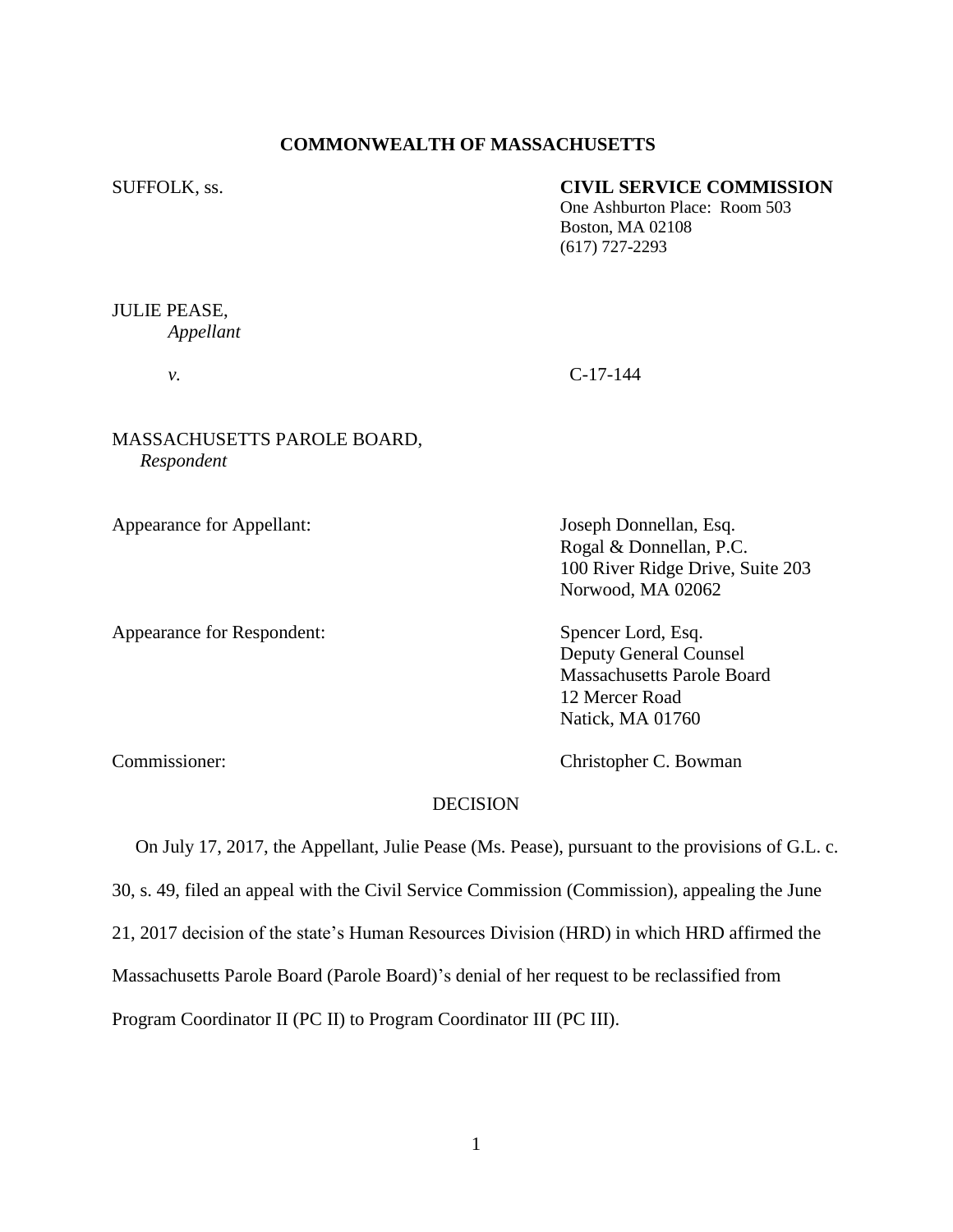On August 29, 2017, a pre-hearing was held at the offices of the Commission and a full hearing was held at the same location on November 3,  $2017<sup>1</sup>$ . The hearing was digitally recorded and one CD was made of the hearing. $2$ 

#### **FINDINGS OF FACT:**

 Fifteen (15) exhibits were entered into evidence. Based on the documents submitted into evidence and the testimony of:

# *For MPB:*

- Denise Saro, Senior Human Resources Manager, Department of State Police;
- Michael Callahan, Executive Director, Parole Board;
- Gloriann Moroney, General Counsel, Parole Board;

#### *For Parole Board:*

- Julie Pease, Appellant;
- **Timothy Dooling, former General Counsel of Parole Board;**

and taking administrative notice of all matters filed in the case, and pertinent statutes,

regulations, policies, and reasonable inferences from the credible evidence, I make the following

findings of fact:

#### *Background*

 $\overline{a}$ 

1. Ms. Pease began her employment with the Parole Board in 1996 as a Paralegal Specialist. (Testimony of Appellant) She has been a Program Coordinator II (PC II) since 2006. (Testimony of Appellant)

<sup>&</sup>lt;sup>1</sup> The Standard Adjudicatory Rules of Practice and Procedure, 801 CMR §§ 1.00 (formal rules) apply to adjudications before the Commission with Chapter 31 or any Commission rules taking precedence.

 $2<sup>2</sup>$  If there is a judicial appeal of this decision, the plaintiff in the judicial appeal would be obligated to supply the court with a transcript of this hearing to the extent that he/she wishes to challenge the decision as unsupported by substantial evidence, arbitrary or capricious, or an abuse of discretion. In such cases, this CD should be used by the plaintiff in the judicial appeal to transcribe the recording into a written transcript.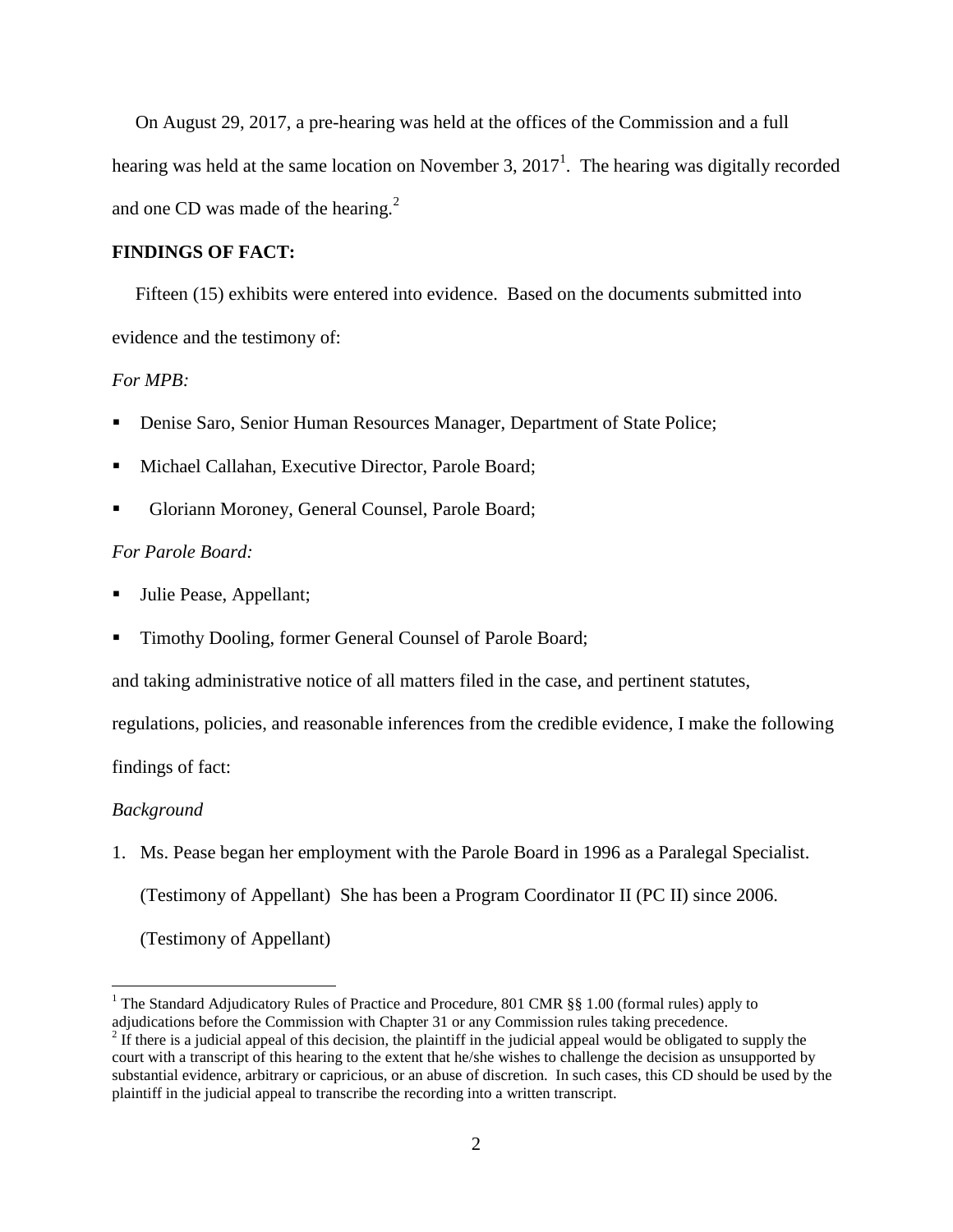- 2. The Parole Board grants parole, supervises the parolee, and makes pardon and commutation recommendations to the Governor. The Parole Board conducts face-to-face parole release hearings, supervising parolees in the community, providing notice and assistance to victims, and providing reentry services to offenders leaving custody with no mandated post-release supervision. (Administrative Notice: [https://www.mass.gov/orgs/massachusetts-parole](https://www.mass.gov/orgs/massachusetts-parole-board)[board\)](https://www.mass.gov/orgs/massachusetts-parole-board)
- 3. The Parole Board's Central Office includes the General Counsel's Office and the Administrative Services Division. (Testimony of Mr. Callahan)
- 4. Until December 12, 2016, Ms. Pease was assigned to the General Counsel's Office. (Testimony of Mr. Callahan & Ms. Pease)
- 5. Ms. Pease, as part of her duties and responsibilities, serves as the Clemency Program Coordinator. (Testimony of Mr. Callahan) Ms. Pease has been performing those duties since at least 2006. (Testimony of Ms. Pease and Exhibit 11)
- 6. The Clemency Program involves the granting of pardons and commutations. (Testimony of Mr. Callahan)
- 7. Requests for pardons and commutations are received by the Parole Board. Ms. Pease is responsible for receiving the petitions and requesting required documentation from various agencies (i.e. – local police departments, district attorneys' offices, etc.) (Testimony of Mr. Callahan & Ms. Pease; Exhibit 1)
- 8. Ms. Pease, after reviewing the documentation, prepares a written summary, providing the Parole Board with a factual summary of the various documents. (Testimony of Mr. Callahan)
- 9. Ms. Pease tracks all petitions and respond to inquiries about them. (Exhibit 1)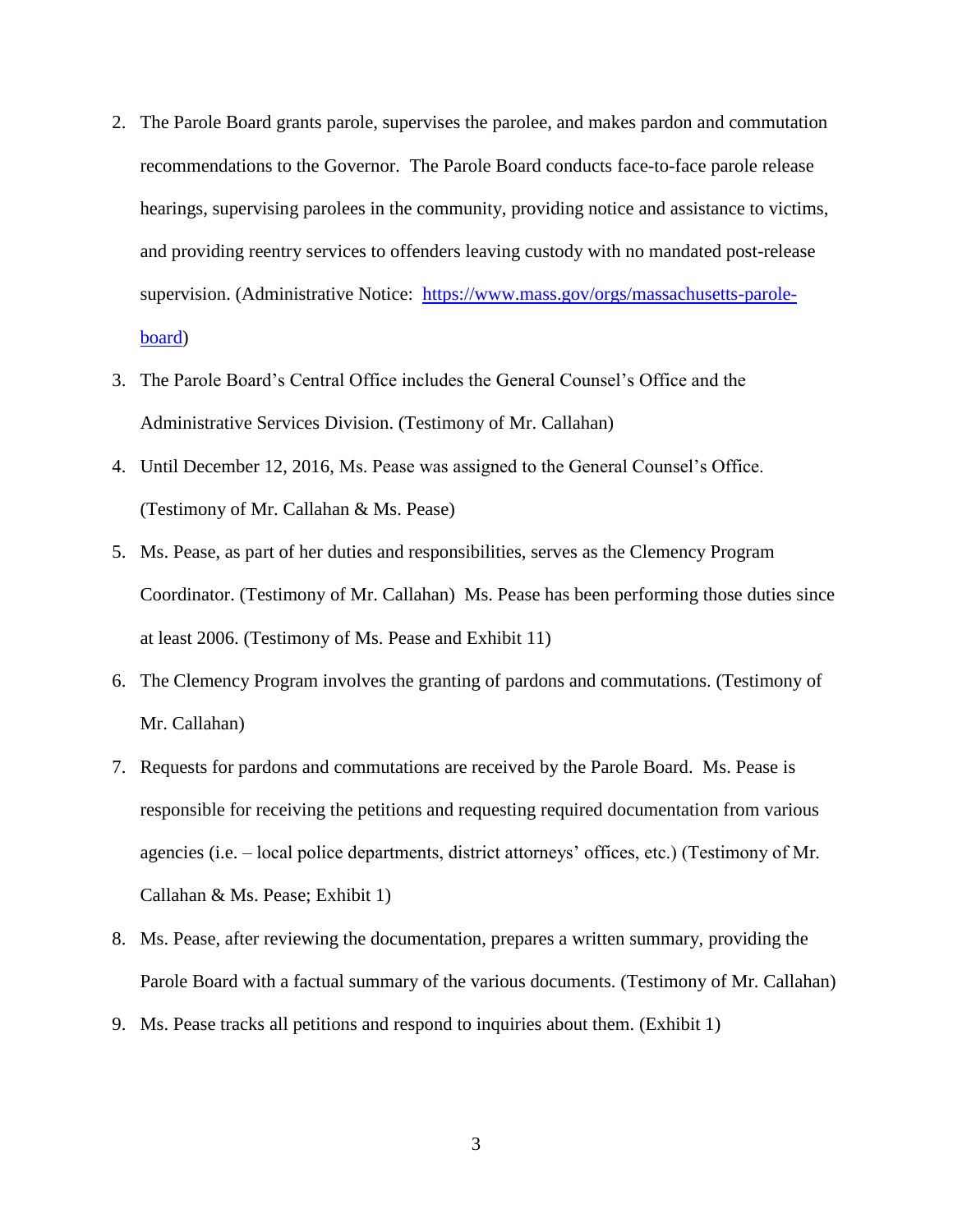- 10. When necessary, Ms. Pease schedules and coordinates any clemency hearings before the Parole Board. (Exhibit 1)
- 11. Ms. Pease provides assistance to the Firearms Licensing Review Board (FLRB) and other agencies regarding individuals who have received pardons. (Exhibit 1)
- 12. Ms. Pease responds to inquiries from Petitioners and others regarding the clemency process. (Exhibit 1)
- 13. The Clemency Program operates under guidelines issued by the Governor's Office. (Testimony of Mr. Callahan)
- 14. For most of 2015, new guidelines regarding the Clemency Program were being developed by the Governor's Office. (Testimony of Mr. Callahan)
- 15. During this time period, petitions were received, but were effectively "frozen" awaiting the new guidelines. (Testimony of Mr. Callahan)
- 16. During this "freeze" period, Ms. Pease spent approximately 10% of her time on duties related to the Clemency Program. (Testimony of Mr. Callahan)
- 17. In January 2016, after new guidelines were issued, Ms. Pease participated in a project that included notifying all Petitioners of the new guidelines and determining whether the Petitioner wanted to go forward with his/her request for a pardon or commutation. (Testimony of Mr. Callahan)
- 18. The issuance of the letters took approximately 2-3 weeks and required at least 50% of Ms. Pease's time. (Testimony of Ms. Callahan)
- 19. The Petitioners had 90-120 days to respond to the letters, creating a "pause" as the Parole Board awaited the responses. (Testimony of Mr. Callahan)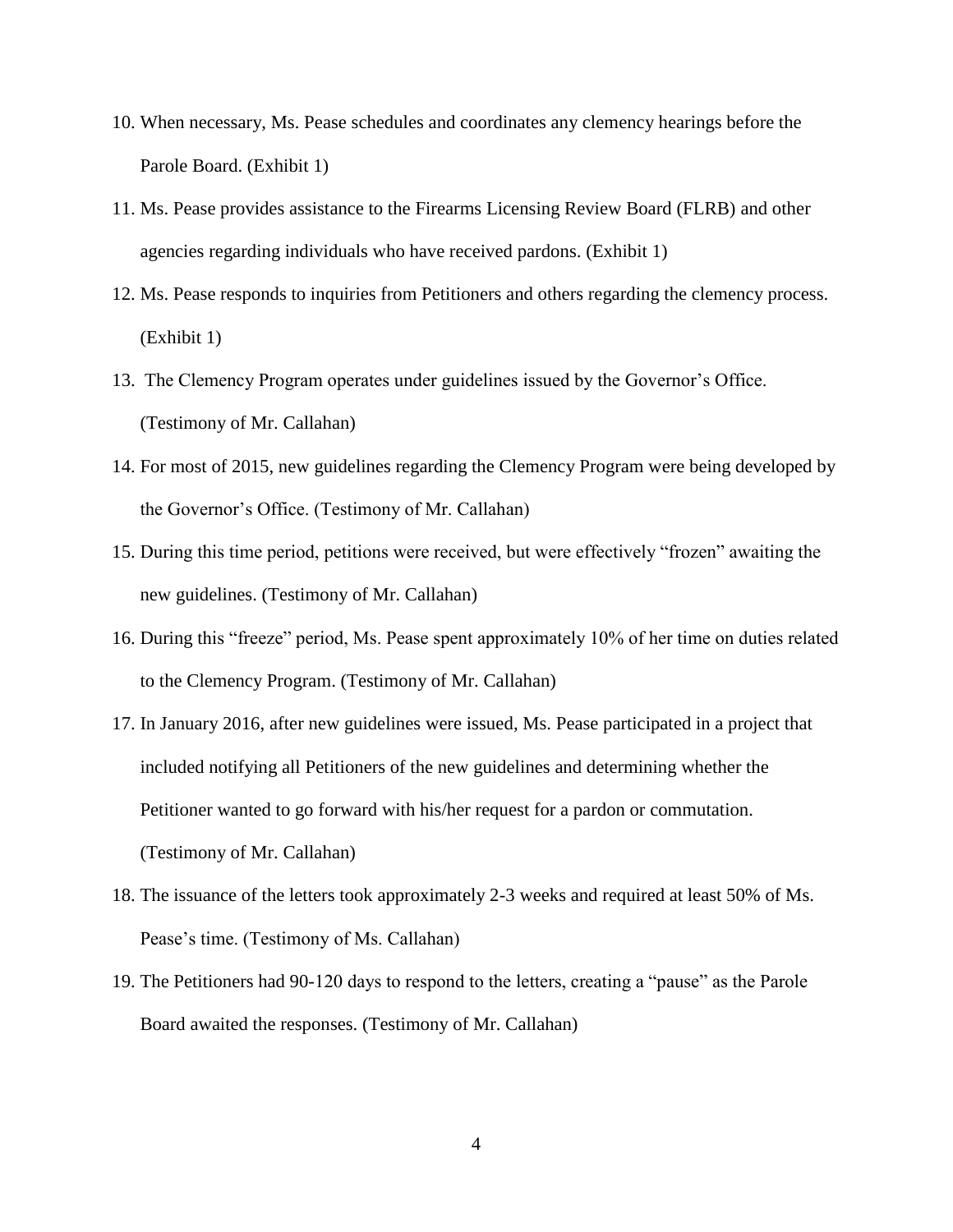- 20. Prior to December 12, 2016, Mr. Pease also performed other duties including the following: a) receive incoming calls and mail; b) answer questions regarding the parole process; c) refer matters to counsel as necessary; c) litigation tracking. (Testimony of Ms. Pease)
- 21. Starting in September 2015, Ms. Pease performed "executive assistant" duties to the Chairman of the Parole Board, such as maintaining the Chairman's schedule, booking meetings, etc. (Exhibit 1)
- 22. On November 21, 2016, Ms. Pease spoke with her supervisor and orally requested to be reclassified to the title of Program Coordinator III (PC III). (Testimony of Ms. Moroney & Exhibit 13h)
- 23. Ms. Pease's supervisor summarized that conversation in an email dated November 22, 2016. According to the email, Ms. Pease, among other things, told her supervisor that: a) she had been requesting a reclassification to PC III for many years; b) she did not understand why other employees had been reclassified, including to PC III; and c) " … the only reason she [Ms. Pease] can come up with as to why she has not received an upgrade is because of her race …" (Exhibit 13h)
- 24. On November 28, 2016, Ms. Pease was notified that she was being reassigned from the General Counsel's Office to the Administrative Services Division, effective December 12, 2016. (Exhibit 13i)
- 25. Ms. Pease was "shocked" to learn of the reassignment. (Testimony of Ms. Pease)
- 26. In her new role, Ms. Pease is primarily assigned to working on human resource issues. Specifically, she is assigned to working on employee benefits. Ms. Pease has no prior experience in employee benefits. (Testimony of Mr. Callahan)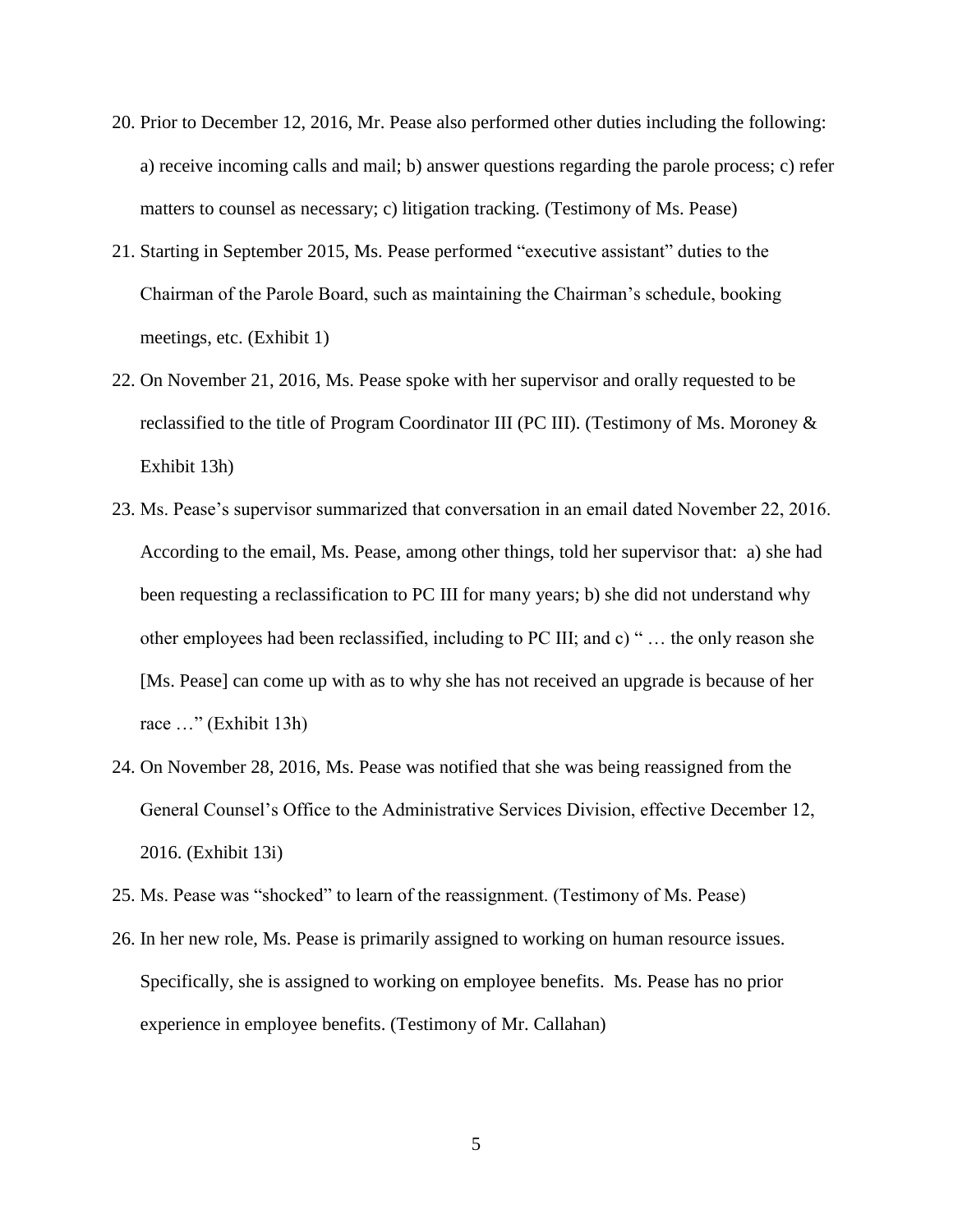- 27. I kept the record open for the Parole Board to submit any correspondence related to this reassignment, including when the Parole Board first considered making this reassignment.
- 28. The Parole Board provided email communication to and from the Executive Director, which appears to show that: a) filling a Program Coordinator II position in the Human Resources Division was considered as early as August 18, 2016; and b) the re-assignment of an "existing PC II in Legal to Administrative Services as PC II" was discussed as early as November 13, 2016, eight (8) days prior to Ms. Pease's conversation with her supervisor.  $(Exhibits 13b - 13g)$
- 29. Ms. Pease still performs her Executive Clemency Coordinator duties, working for the General Counsel's Officer one (1) day per week. (Testimony of Mr. Callahan, Ms. Moroney & Ms. Pease)
- 30. Ms. Pease does not supervise any employees. (Testimony of Mr. Callahan)
- 31. On or about December 14, 2016, Ms. Pease completed an "interview guide" as part of a written request to be reclassified to the title of PC III. (Exhibit 1)
- 32. Denise Sarro is a Senior Human Resources Manager in the Massachusetts State Police, the Department of Criminal Justice Information Services, and the Municipal Police Training Council. In December 2016, Ms. Sarro was temporarily assigned to the Parole Board to assist with human resources related matters, including requests for reclassification submitted by employees of the Parole Board. In regard to the instant appeal, Ms. Sarro was asked to review the request for reclassification submitted by the Appellant. (Testimony of Ms. Sarro)
- 33. On or about January 4, 2017, Ms. Sarro met with Ms. Pease for the purpose of completing a desk audit. During the meeting Ms. Pease and Ms. Sarro reviewed the specific job duties Ms. Pease claimed to be responsible for in her current position as a PC II and which she included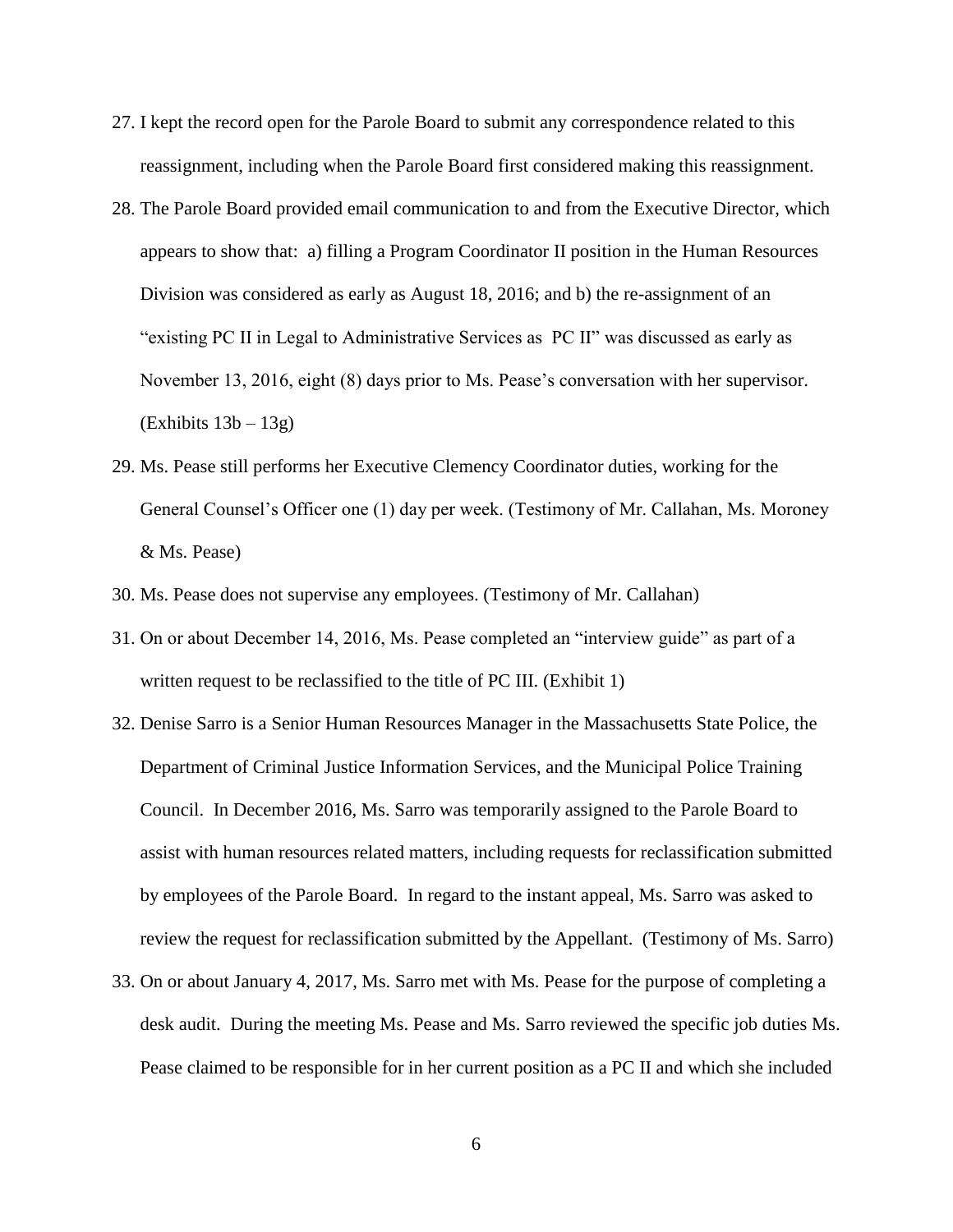in her written request for reclassification that she submitted on December 14, 2016. Ms. Pease also submitted work product documents she felt supported her request for reclassification, and which Ms. Sarro agreed to review and take under consideration. (Testimony of Ms. Sarro  $\&$  Ms. Pease; Exhibits 1  $\&$  2)

- 34. In addition to meeting with Ms. Pease, Ms. Sarro reviewed the Form 30 for the Appellant's current position as a PC II, the HRD Classification Specifications for the PC Series I-III, and met with Executive Director Callahan and General Counsel Moroney to determine which of the job duties Appellant included in her written request for reclassification were being performed by her on a routine basis. (Testimony of Ms. Sarro; Exhibit 2)
- 35. On or about March 8, 2017, Ms. Sarro submitted her written findings to Executive Director Callahan. (Testimony of Ms. Sarro; Exhibit 2)
- 36. Ms. Sarro's written findings identified the representative routine duties of Ms. Pease's position as a PC II assigned to the General Counsel's Office and compared those duties to the job duties listed in the Classification Specification for the position of PC II. Ms. Sarro's written findings also identified the level distinguishing duties of a PC III and compared those duties to the representative routine job duties of Ms. Pease's current position as a PC II. (Exhibit 2)
- 37. Ms. Sarro's written findings included the following, among other relevant statements:

"I found that the duties and responsibilities assigned to Ms. Pease are not reflected in any of the differences that are depicted above for a Program Coordinator III but rather are accurately depicted in the level of Program Coordinator II of which she is currently classified. She is not responsible for the development or implementation of standards used to monitor or evaluate a program. She is not responsible for overseeing or monitoring the activities of assigned unit nor does she confer with management staff and others concerning program implementation, evaluation and monitoring. These are all duties that are the responsibility of the General Counsel and/or Deputy General Counsel within the Legal Unit of the Parole Board. Although Ms. Pease is responsible for processing and coordinating all requests for Executive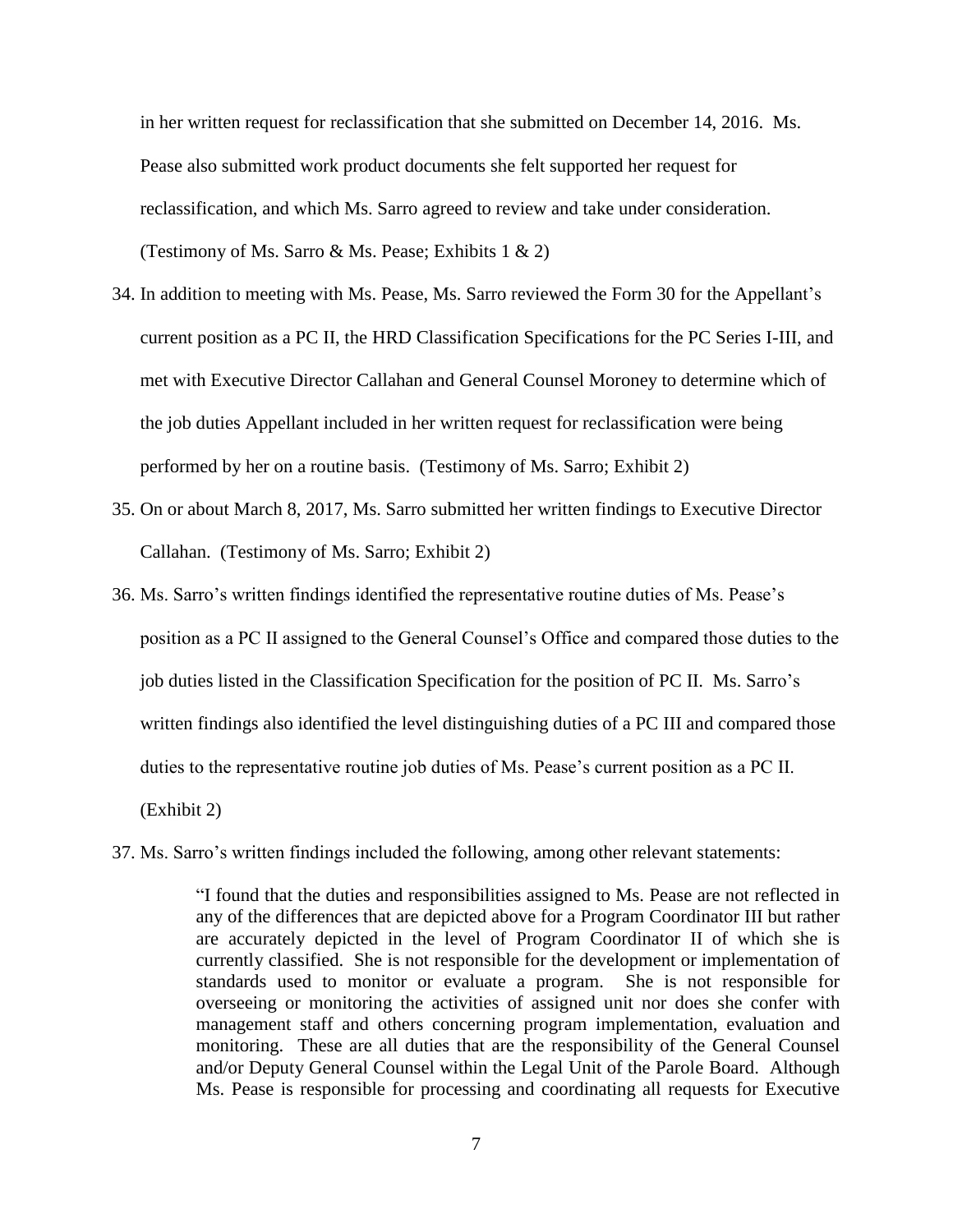Clemency, she does so under the direction and final approval of the General Counsel. The Executive Clemency duty is administrative coordination in nature requiring her to compile documents, review them for accuracy and maintain files and databases to reflect accurate data. It was clearly evident, based on my comparison of her duties, that all of Ms. Pease's assigned duties and responsibilities are accurately reflected in her current position title Classification of Program Coordinator II." (Exhibit 2)

38. Mr. Callahan reviewed and adopted Ms. Sarro's written findings and denied Ms. Pease's

request for reclassification to the position of PC III. (Testimony of Mr. Callahan)

# *Legal Standard*

"Any manager or employee of the commonwealth objecting to any provision of the classification affecting his office or position may appeal in writing to the personnel administrator and shall be entitled to a hearing upon such appeal . . . . Any manager or employee or group of employees further aggrieved after appeal to the personnel administrator may appeal to the civil service commission. Said commission shall hear all appeals as if said appeals were originally entered before it." G.L. c. 30, § 49.

 Ms. Pease must show that she performs the distinguishing duties of the PC III title more than 50% of the time. See Gaffey v. Dept. of Revenue, C-11-126 (July 18, 2011); see also Bhandari v. Exec. Office of Admin. and Finance, 28 MCSR 9 (2015) (finding that "in order to justify a reclassification, an employee must establish that he is performing duties encompassed within the higher level position the majority of the time....").

#### *Analysis*

 I am concerned about the timing of events here. Seven (7) days after Ms. Pease effectively raised allegations of racial discrimination regarding why she had not received a reclassification or upgrade allegedly received by other employees, she was reassigned from the General Counsel's Office to the Administrative Services Division. According to Ms. Pease, she was "shocked" by the reassignment. Her reaction was understandable, considering that she had no

8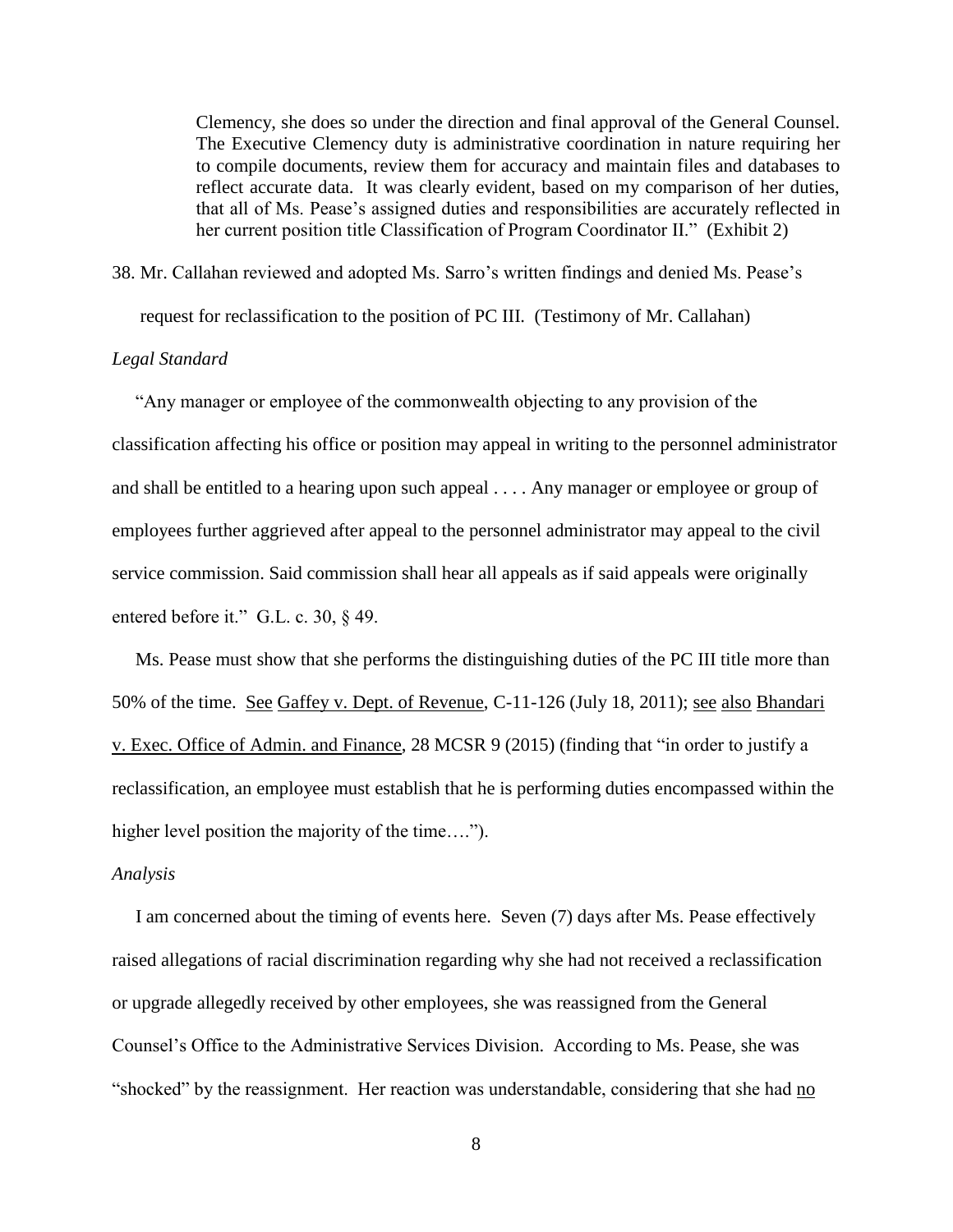prior experience regarding her new job duties which related to the employee benefits of the one hundred seventy-four (174) employees of the Parole Board; and she was told to "go online" to educate herself on the topic.

 I reviewed the relevant testimony and exhibits regarding whether the Parole Board's actions here were retaliatory in nature. The testimony that Ms. Pease was reassigned because she had a skill set well-suited for this employee benefits position was not persuasive. However, it does appear that the Parole Board, unbeknownst to Ms. Pease, was already contemplating her reassignment prior to her claim of racial discrimination, suggesting that the reassignment was not retaliatory. Even if this is the case, a far more prudent course of action here would have been to put a hold on any personnel actions related to Ms. Pease until her allegations of racial discrimination were fully investigated. Processing Ms. Pease's *reclassification* request does not get to the core of the allegations she raised with her supervisor. The Parole Board, if it has not already done so, should take all appropriate steps to investigate the allegations of racial discrimination raised by Ms. Pease.

 As referenced above, the Civil Service Commission's role here, under G.L. c. 30, § 49, is limited to determining whether Ms. Pease should be reclassified to a PC III. To determine that, the Commission must determine whether Ms. Pease spends more than 50% of her time performing the duties and responsibilities of a PC III. She does not.

 First, Ms. Pease is not a third-level supervisor. Rather, she does not supervise any employees. Second, Ms. Pease does not develop and implement *standards* to be used in program monitoring and/or evaluation, as required of a PC III. The development and implementation of standards for the Clemency Program rests with the Govenor's Office, the Parole Board and the Parole Board's General Counsel. The role of Ms. Pease is to develop and implement *procedures*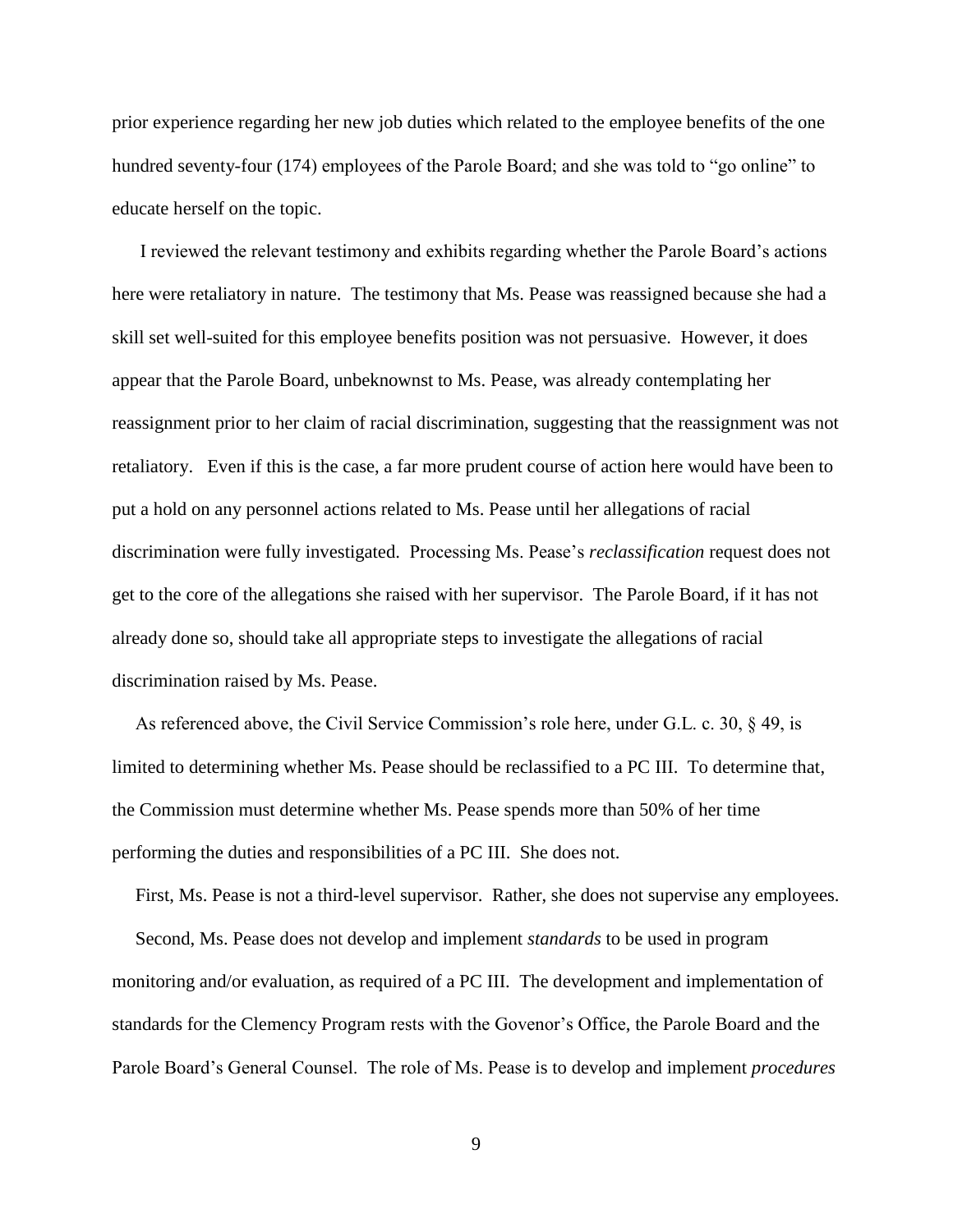*and guidelines to accomplish assigned agency program* [the Clemency Program's objectives and goals, which is a job duty explicitly referenced under PC II, Ms. Pease's current classification.

 Third, Ms. Pease does not confer with management *to define the purpose and scope of the [Clemency] program*, as required of a PC III. Rather, she appears to confer with management to determine program requirements and availability of resources and, possibly, develop standards for program evaluation, another duty referenced under PC II.

 Fourth, while Ms. Pease arguably oversees and monitors activities of the assigned unit, this duty is common to Program Coordinators at all levels and, ultimately, the General Counsel is accountable for overseeing this program.

 Finally, Ms. Pease was unable to show that she consistently spent 50% or more of her time coordinating this program. With the exception of a brief, 2-3 week period of time, when a large batch of letters was sent to Petitioners, the evidence did not show that she spent the majority of her time working on the Clemency Program. Rather, it appears that she spent the majority of her time on other duties that don't fall under the PC III level-distinguishing duties, including performing tasks such as handling incoming calls and scheduling.

#### *Conclusion*

For all of the above reasons, Ms. Pease's appeal under Docket No. C-17-144 is hereby

#### *denied*.

Civil Service Commission

*/s/ Christopher C. Bowman* Christopher C. Bowman Chairman

By vote of the Civil Service Commission (Bowman, Chairman; Camuso, Ittleman, Stein and Tivnan, Commissioners) on December 20, 2018.